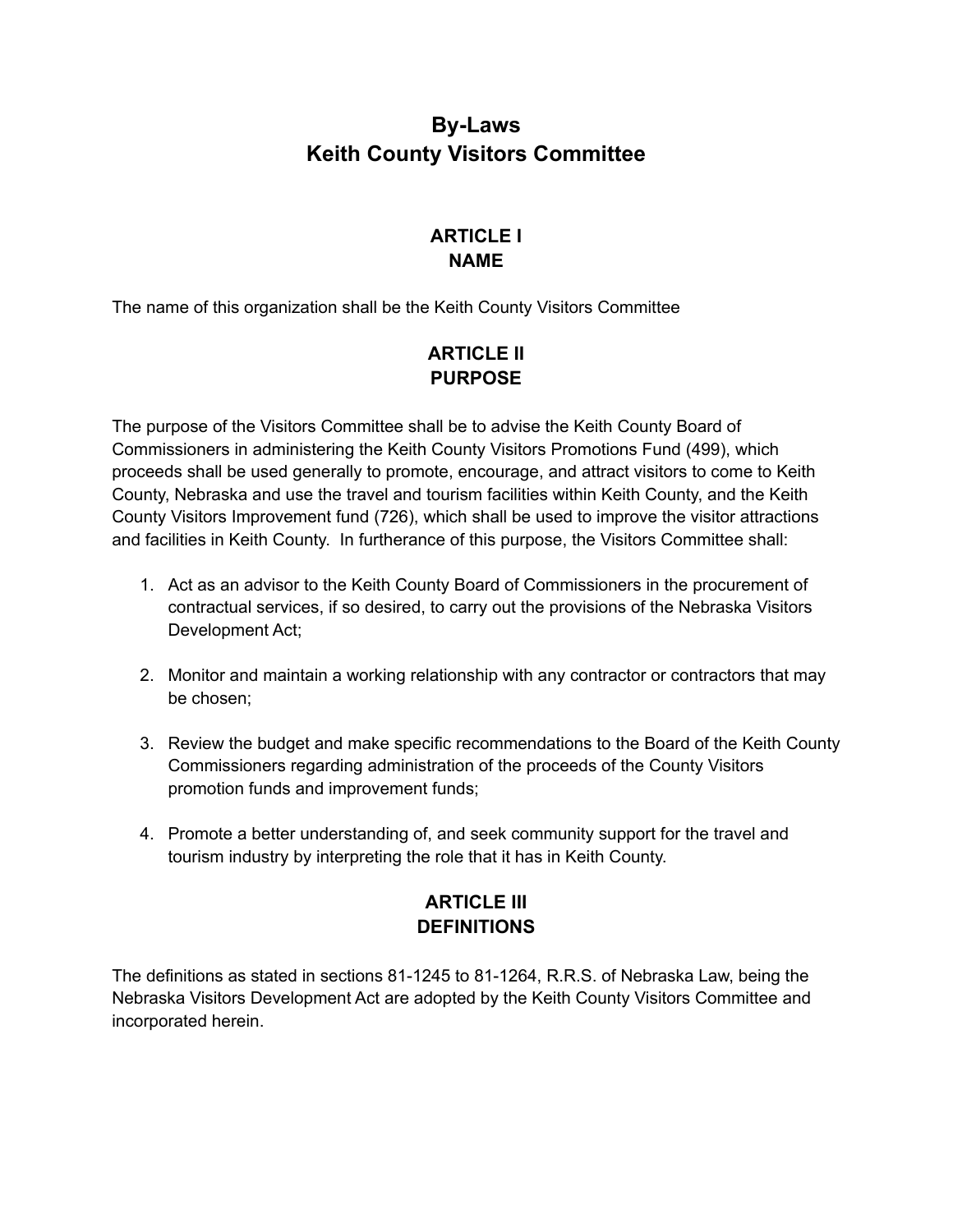### **ARTICLE IV MEMBERSHIP**

**SECTION 1:** The members of the Visitors Committee shall be appointed by the Keith County Board of Commissioners.

**SECTION 2:** The Visitors Committee shall consist of either five members or seven with no deviation from that membership number with at least one, but no more than two members shall be from the hotel industry. If the Committee goes from five to seven members, then up to three members shall be from the hotel industry.

**SECTION 3:** Each member of the Visitors Committee shall serve a term of four years. All new appointments shall become effective upon appointment by the Keith County Board of Commissioners.

**SECTION 4**: As positions on the Visitors Committee become vacant, they will be advertised and the general public notified. Letters of interest shall be solicited and reviewed by the Visitors Committee. A recommendation from the Visitors Committee shall be forwarded to the Keith County Board of Commissioners.

**SECTION 5:** Members shall receive no compensation for their services, except reimbursement for necessary expenses. All expenses must be approved as a claim by the Keith County Board of Commissioners.

**SECTION 6:** As of September 1, 2009, any new member of the Committee must be a resident of Keith County, unless a variance by the Keith County Board of Commissioners is given.

### **ARTICLE V MEETINGS**

**SECTION 1:** The Visitors Committee shall meet on the third Wednesday of each month at a place agreed upon by the membership.

**SECTION 2:** Three of the five or four of the seven appointed members shall constitute a quorum for the purpose of conducting business.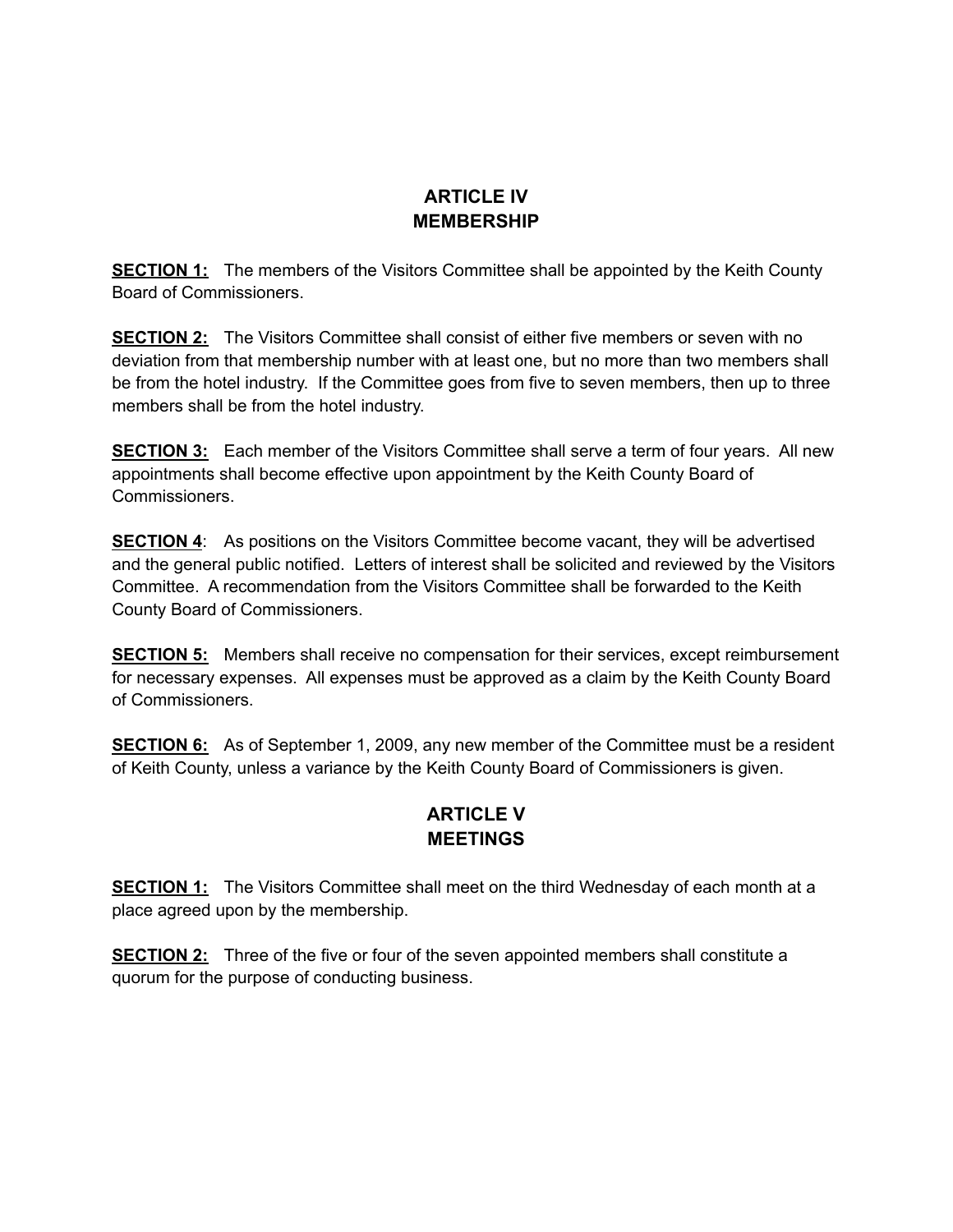**SECTION 3:** Minutes, attendance and other records and reports, as necessary, will be kept of all regularly scheduled or special meetings.

**SECTION 4:** The rules contained in the current edition of Robert's Rules of Order, Newly Revised, shall govern the Visitors Committee and all cases to which they are applicable and in which they are not inconsistent with these Bylaws and special rules of order the Visitors Committee may adopt, in part.

**SECTION 5:** All meetings shall be held in strict compliance with the provisions of the Nebraska Open Public Meetings Law, Neb.Rev.Stat.\* 84\*1408 ET, Seq, and amendments thereto. Meetings shall be advertised and the general public notified.

**SECTION 6:** Visitors Committee members should notify the Chairperson or the Admin of an absence to a scheduled meeting. A Visitors Committee member may not be absent from three consecutive meetings. Should a member be absent on three consecutive meetings, the Visitors Committee may request the resignation of the member in question.

### **ARTICLE VI OFFICERS**

**SECTION 1:** The officers of the committee shall be elected by the members of the Committee. Officers shall consist of a Chairperson and Vice-Chairperson.

**SECTION 2:** The officers shall be elected at the first meeting of the year and serve for two-year terms. They may be re-elected for additional terms.

**SECTION 3:** The duties of the officers shall be the following:

#### **CHAIRPERSON:**

- 1. To preside over the meetings of the Visitors Committee except when delegated to the Vice-Chairperson or designated member.
- 1. To appoint chairpersons and members of the sub-committees.
- 2. To serve as an ex-officio member of the sub-committees.
- 3. To coordinate with the contracting agency in preparing an agenda for each committee meeting.
- 4. To oversee the receipt, handling and distribution of all correspondence as administered by the contracting agency.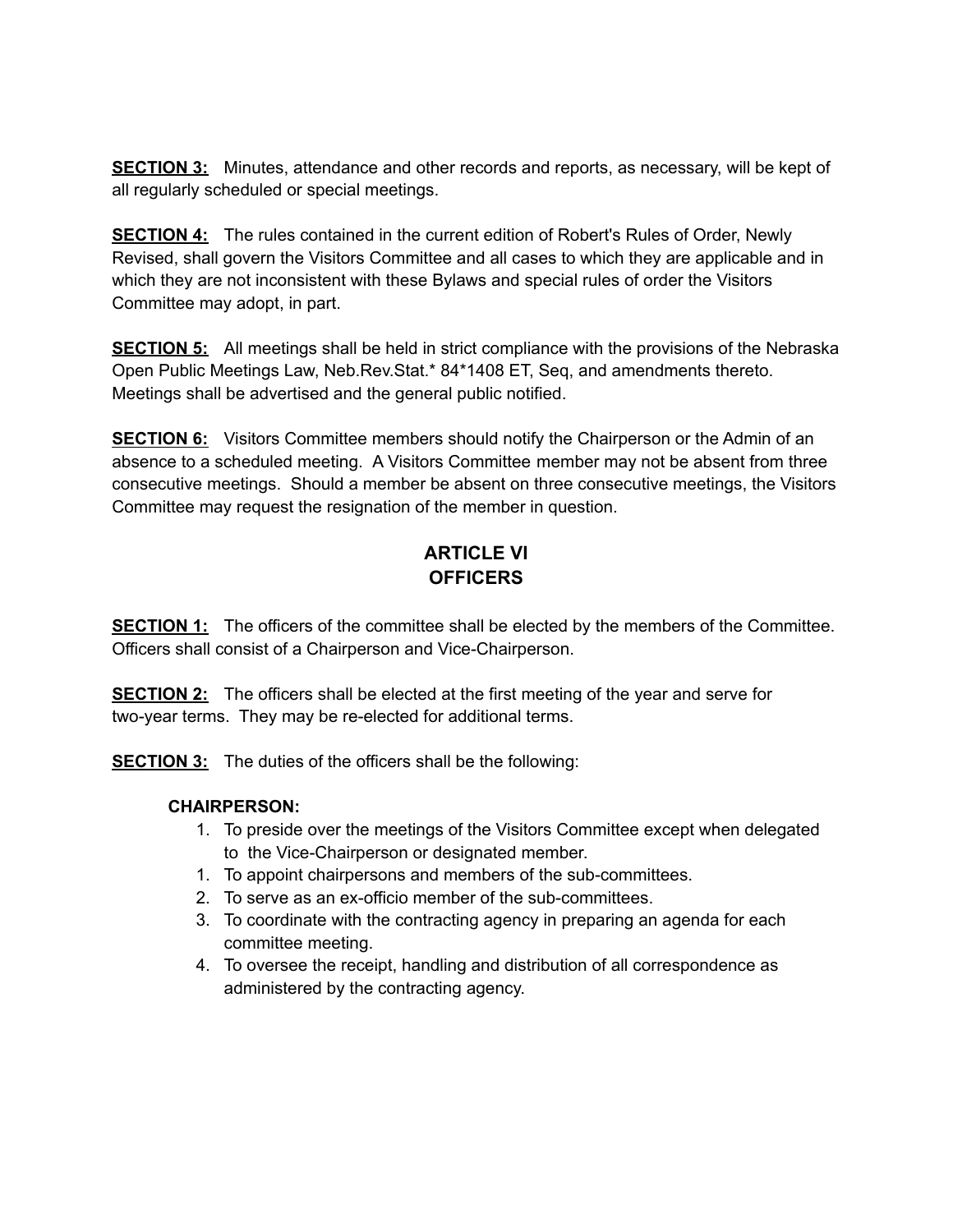- 5. To excuse absences from regular or special meetings upon request of the absent member.
- 6. To approve and send to the Keith County Board of Commissioners any expenses incurred by the committee or committee members in the carrying out of their duties.

#### **VICE-CHAIRPERSON:**

- 1. To conduct meetings in the Chairperson's absence, incapacitation or resignation.
- 2. To serve as an ex-officio member of all sub-committees.
- 3. In the event of the Chairperson's death, permanent incapacitation or resignation, the Vice-Chairperson shall assume the office of Chairperson, and a new Vice-Chairperson shall be elected by the membership of the Committee membership to serve out the remaining term.

### **ARTICLE VII COMMITTEES**

**SECTION 1**: Sub-committees may be appointed by the Chairperson who may also designate chairpersons of the respective subcommittees. Such sub-committees shall meet at times and places set forth by the Chairperson of the particular sub-committee. Sub-committees may not act independent of the Visitors Committee, and may not act in matters that are inconsistent with the By-Laws and Nebraska Visitors Development Act.

### **ARTICLE VIII SPECIAL CONTRACTS**

In the event that the Keith County Board of Commissioners, pursuant to the provisions of the Nebraska Visitors Development Act, elect to contract with one or more persons, firms, associations, or corporations to carry out said act, the Visitors Committee shall be responsible for establishing procedures and requirements for the awareness of such contracts, conducting interviews with prospective contractors, and making recommendations to the Keith County Board of Commissioners relative to the terms of said contracts and the selection of one or more contractors to perform them. Duties to be performed under the direction of the Visitors Committee by the contractual agency shall include but not be limited to: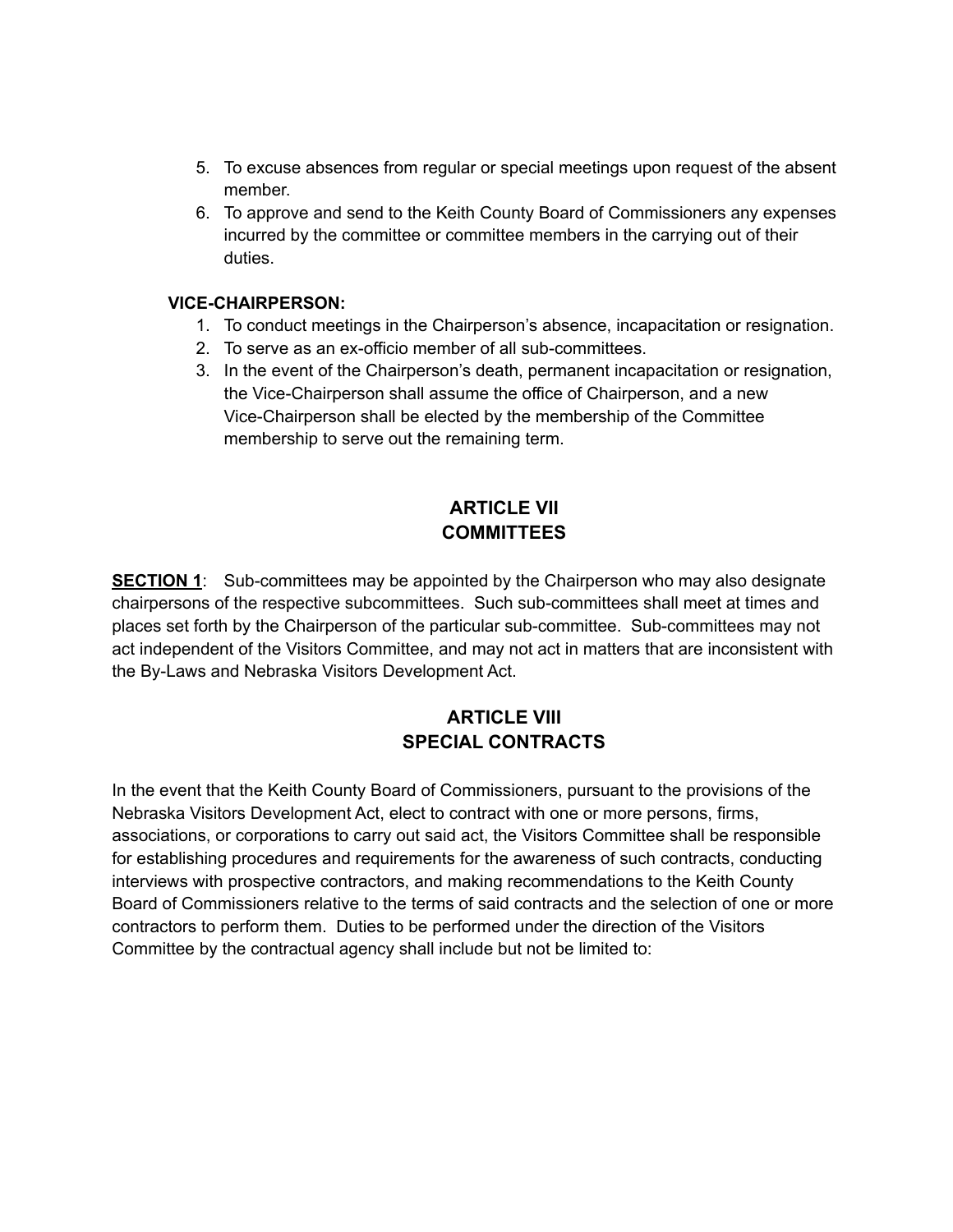- 1. To cause the prompt and accurate keeping of records of minutes, rolls, financial reports, accounts payable, graphs and all other records and reports as necessary.
- 2. To cause notification to committee members, the Keith County Board of Commissioners, news media and interested person(s) of all regular and special meetings of the committee not less than five (5) days prior to the meetings.
- 3. To mail and/or email documents to the Visitors Committee members and the Keith County Board of Commissioners Liaison not less than (5) days in advance of each meeting.
- 4. Except for items of an emergency nature, the agenda shall not be altered later than twenty-four hours before the scheduled commencement of the meeting. The public body shall have the right to modify the agenda to include items of an emergency nature only at such public meetings.
- 5. Be responsible for the handling of all correspondence.
- 6. To compile, draft and transmit, as directed by the Visitors Committee, all correspondence, official reports, recommendations, studies and advisory opinions.
- 7. To advise and disseminate information, when authorized, to community organizations within Keith County and other such news media relative to upcoming events and information regarding the Visitors Committee.
- 8. To provide office space and equipment to carry on the normal business that is entailed in operating the Visitors Committee.
- 9. To provide an accurate monthly report as to the activities of the contractual agency's assigned duties.
- 10. To provide a physical address/location for sending and receiving correspondence and to provide the necessary secretarial help to perform all these duties.
- 11. Contractual services will be bid upon every 2 fiscal years.

A copy of the current contract with one or more persons, firms, associations, or corporation's agency, shall be attached to these By-Laws. (Attachment A)

### **ARTICLE IX PUBLIC ACCOUNTABILITY**

The Visitors Committee meetings are public meetings, copies of the agenda and official minutes are available to the press and public on request at the Keith County Clerks or Keith County Chamber office.